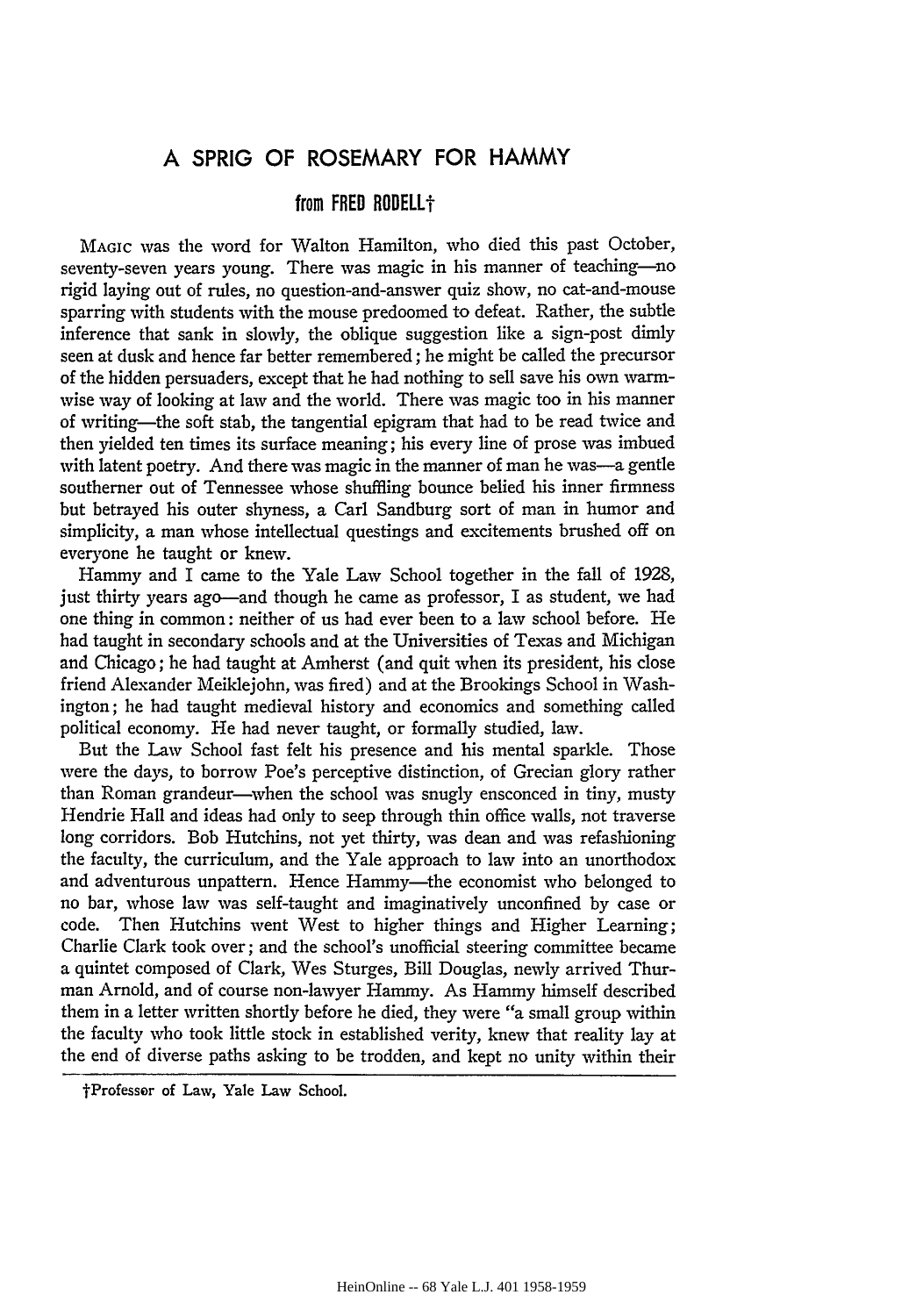own ranks." Characteristically, he labelled his account "a legend"—but he knew that legends, like dreams, are sometimes true.

Public Control of Business was the then new-fangled name for what Hammy mainly taught. Since most of what legislatures and courts and boards and commissions do involves some sort of control of business, he had chewed off a sizable chunk of public-and constitutional-law. Indeed, he had first tackled law, untutored, out of a simple realization that no one could understand the nation's economy-or teach economics sensibly-without knowing the legal rules-upon-rules that had made Adam Smith's and Herbert Spencer's easy answers at best obsolescent, and without knowing too the reasons behind the reasons behind the rules. It was this last that had led him to examine, with all the freshness of prior ignorance, the ways and the workings, the facts and the folklore, of the Supreme Court, where so many of the last-word decisions on business and industry and commerce and agriculture seemed to be made. By the time he hit Yale, Hammy knew more-and knew better-about the Supreme Court and about constitutional law than did any of his law-trained colleagues.

Conversely, his store of information and his insight about the economic facts of national life gave a light-and-shadowed third dimension to the study of law-flat cases. "Affectation with a public interest" or antitrust, substantive due process or police power-the silly abstract phrases faded away as Hammy played them down to their essential unmeaning and took a marksman's bead on the factual bull's-eye involved in regulating the milk industry or the steel industry, electric utilities or labor unions. Never pontificating out of his own encyclopedic expertise but patiently prodding us to aim straight-to ask the right questions and "let the answers fall where they may"-he wanted us to learn for ourselves to not be bullied by an inarticulate major premise or browbeaten into the "one-octave competence" (his phrase) that typified too many legal minds.

I can remember with what delight we would hear him bring the formidable complications of inter-corporate contracts down to the level of the old-fashioned horse trade-or sidle up to a hint that a law designed for huge national storechains might not work so well for a country-corner grocery. He delighted us too with his constant anecdotes, always apt, always told him by "someone I met on the stairs"; this was his gimmick of anonymity, for we soon discovered that the second stair-frequenter was of course Hammy himself, going the other way. These anecdotes ranged from hilarious and sometimes unprintable tales about Supreme Court Justices to little enlightening bits of color about litigants in famous cases-for Hammy never forgot that, despite all the formal folderol, what the law was always dealing with was people. One book he never got around to writing, though he talked of it for years, would have been a collection of personal sketches of otherwise insignificant citizens whose names had become common legal counters because fortuitously attached to big decisions-Marbury, Dred Scott, the Schechter brothers. This was not just a conversation piece; he did some research on it, as when, mindful of *Nebbia v. Ncw York,* he stopped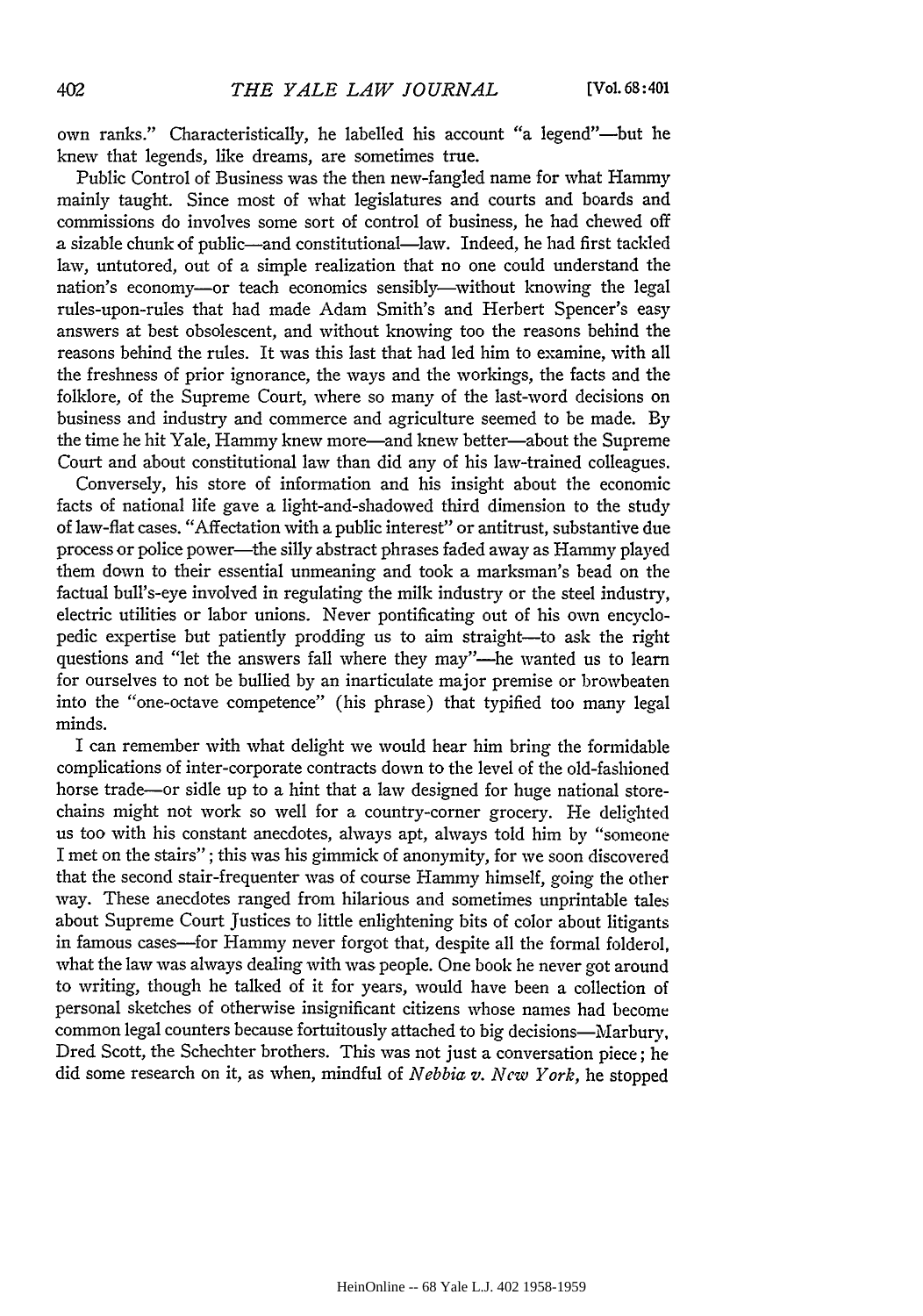by Mr. Nebbia's store in Rochester for a chat. If ever a teacher removed himself so far from the ivory tower that he lived in the earthen cellar and loved it-as did his students-that was Walton Hamilton.

Nor were his students confined to the fortunate few, comparatively speaking, who sat week after week in his free-wheeling classes. No colleague or acquaintance with the wit to pay him heed could fail to learn from him-to find a new lead here, a new angle there, as Hammy, taking every idea on the first bounce, would lob it back with a special Hamiltonian twist. I was his colleague, while remaining always his student, for thirteen years; not once did I leave a talk with him, seriously in the office or casually on the stairs, without a sense that something new had been added, some notion made less fuzzy, some facet softly illumined. He had the glorious (his favorite word) gift of excited receptivity to what came out of other men's minds. His own creative mind-although as American as apple cider--was likewise an unlikely amalgam of Lewis Carroll and Thorstein Veblen, of the Old Testament and Gilbert & Sullivan, and most of all-and most uniquely-of Walton Hamilton.

It has been a dozen years now since Hammy retired from the Law School but his flavor and influence linger on, and will for a long time to come. Of the current faculty, no less then eleven men, ten of them full professors, were once his students; many more were students of his students-and the juice of his teaching was potent enough to survive transfusion. Furthermore, his last great service to the school, shortly before he retired, leaves us still-on a different level-his beneficiaries. For it was he-when the school was rebuilding its faculty after World War II, with Clark and Douglas and Arnold no longer here to help him -who led and won the battle to keep us from becoming over-Harvardized. Not that he had anything particular against the Harvard Law School and the kind of legal competence it fostered. Simply that his whole mind and heart were so fiercely dedicated to the looser-limbed, wider-ranging way of education that he had done so much to implant and nourish at the Yale Law School--which he loved.

He never cut-he only stretched-his ties to Yale when he left here; indeed, at the time he died he was planning to come up and give a few informal talks at the school next spring. He would have had much to tell-for the intervening years had seen him fabulously build, beginning at the age of sixty-five, an entirely new career. He who had never practiced lav except peripherally-he who had never belonged to a bar until, a few years earlier, a grateful governor got him admitted, by special motion, to the Georgia bar for his help on a freight-rate case (and this always delighted Hammy)-went to Washington and made himself an indispensable aide to those master legal craftsmen, Thurman Arnold and Abe Fortas. He not only helped prepare cases; without benefit of schooling or training in procedure or evidence, he argued them. And he continued to argue them after he was overtaken by what, to most men, would be a devastating and career-ending tragedy-for Hammy, who had lived so much in a world of books (along with people and music) went gradually blind. That blindness did not